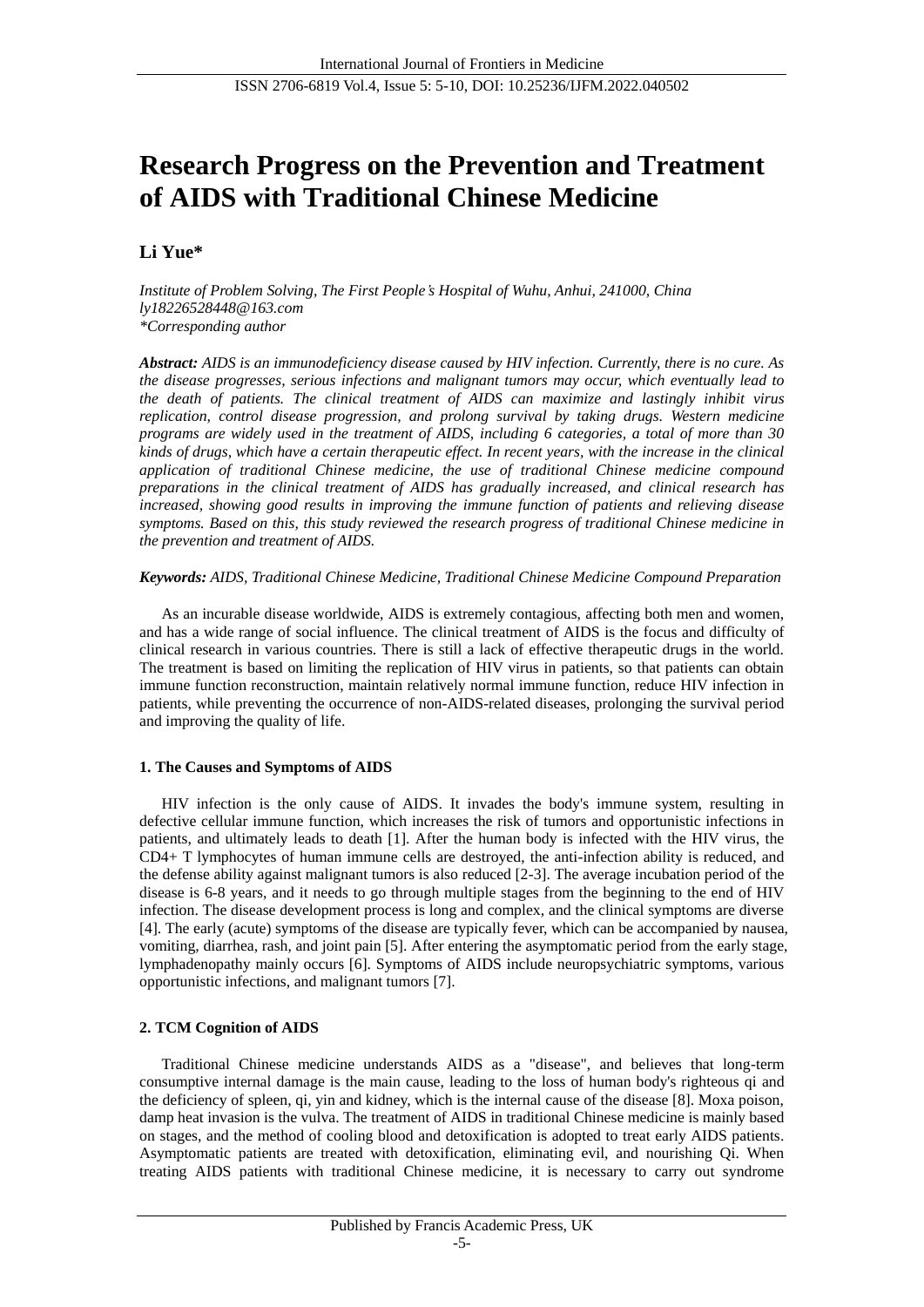differentiation treatment according to whether the patient belongs to the right needs and the evil reality [9]. In the case of deficiency of yin and kidney meridian deficiency, the treatment method of replenishing yin and filling essence can be adopted. The pathogenic factors are mainly the accumulation of heat in the heart and spleen or the internal accumulation of turbidity, which can be treated by removing corruption and turbidity [10].

#### **3. Modern Chinese Medicine Compounds for Prevention and Treatment of AIDS**

In recent years, my country's clinical research on AIDS prevention and treatment has gradually increased and deepened. While vigorously developing antiviral drugs, in-depth research has been carried out on the efficacy and mechanism of traditional Chinese medicine compound preparations in the treatment of AIDS, and rich experience has been obtained through a large number of clinical practices. important role in HIV treatment. The use of traditional Chinese medicine compound preparations provides more drugs for the clinical treatment of AIDS, and also achieves ideal results in terms of efficacy, bringing patients more opportunities for treatment, prolonging the survival period, and improving the quality of life. Generally speaking, there are many types of traditional Chinese medicine compound preparations for the treatment of AIDS that can be used at present, and there are certain similarities in terms of efficacy. The main purpose is to improve the body's own antiviral ability and regulate immune function, so as to improve the body's resistance to HIV virus and prevent the occurrence of diseases. , delay the progression of the disease.

#### *3.1 Tang Grass Slices*

Tangcao Pian is a commonly used traditional Chinese medicine compound preparation for the treatment of HIV-infected patients and AIDS patients. Improvement [11]. Jia Haipan [12] studied and analyzed the pharmacological effects of Tangcao Tablets in the prevention and treatment of AIDS, and concluded that the drug can increase the  $CD<sup>4+</sup>$  cell count and repair immune damage, thereby regulating the immune function of HIV-infected or AIDS patients. Tangcao Tablets are composed of honeysuckle, Bupleurum, Astragalus, Glycyrrhiza, Solanum nigrum, Hedyotis diffusa, Licorice and other traditional Chinese medicine ingredients[13]. Honeysuckle is sweet and cold in nature, and belongs to the lung and stomach meridians, and has the effect of clearing away heat and detoxifying. Chaihu is acrid and bitter in taste, slightly cold in nature, and returns to the liver, gallbladder, and lung meridians. Astragalus is sweet in taste, slightly warm in nature, and returns to the spleen and lung meridians. Chixueteng is bitter, sweet, warm, returns to the liver and kidney meridians, activates blood and replenishes blood, regulates menstruation and relieves pain. Solanum nigrum is flat in nature, acrid in taste, bitter, and has the functions of clearing away heat, detoxifying and promoting blood circulation. Hedyotis diffusa is slightly bitter in taste, cold in nature, and returns to the stomach, large intestine, and small intestine meridians. Licorice is sweet in taste, calm in nature, returns to the heart, lung, spleen and stomach meridians, clears heat and detoxifies, and reconciles various medicines. The combination of drugs has the effects of clearing away heat and detoxifying, promoting blood circulation and nourishing qi.

#### *3.2 Zhongyan No. 1 Formula*

Zhongyan No. 1 formula has a certain curative effect in the treatment of AIDS. It belongs to the formula for strengthening the body and eliminating pathogenic factors. Modern pharmacological mechanisms show that Radix Radix et Rhizoma can inhibit HIV, and Astragalus can enhance the immune function of patients[14]. Clinical studies have shown that the use of Zhongyan No. 1 formula for the treatment of AIDS patients can effectively reduce the virus titer of the patient's Wanzhou blood mononuclear cells, and effectively inhibit the activity of HIV and reverse transcriptase. At the same time, the use of Zhongyan No. 1 formula can increase the number of CD4 cells and CD4/CD8 values in the body, promote the proliferation of T and B lymphocytes, induce the formation of interferon, and improve the immune regulation function of the body. In addition, Zhongyan No. 1 formula can promote the repair of lymphocyte nucleus in patients, and the concentration of inhibiting HIV reverse transcriptase is 0.35mg/mL. Guan Chongfen[15] conducted an experimental study on the therapeutic effect of Zhongyan No. 1 formula in monkey AIDS animal models. Male rhesus monkeys weighing 5-7 kg were selected and treated with Zhongyan No. 1 formula. Azothymidine treatment, 3 rats in the normal saline control group, 2 rats in the normal control group, 2 months of treatment as a course of treatment, a total of 2 courses of treatment. The research results show that the treatment of monkey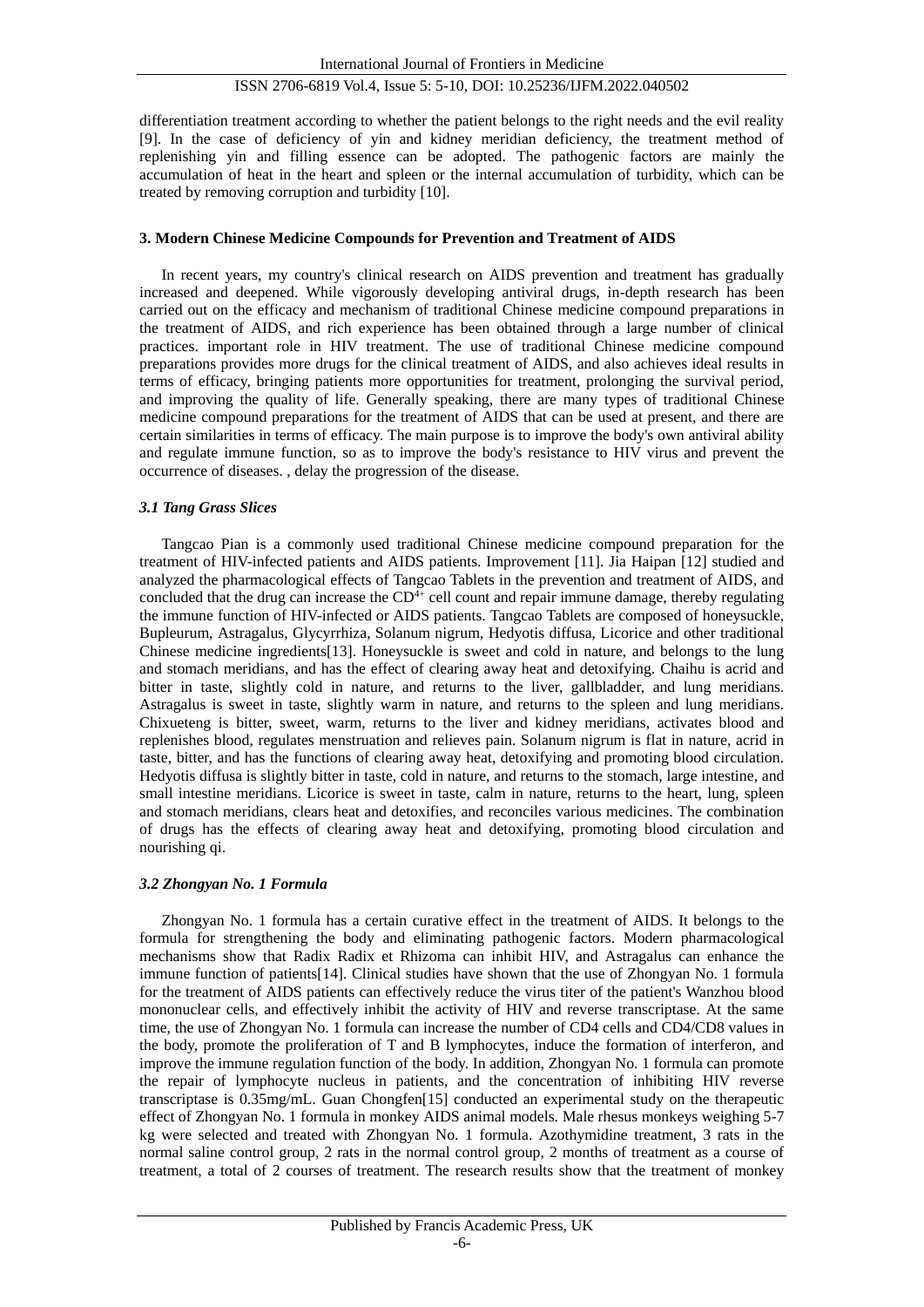AIDS animal model with Zhongyan I can significantly improve the pathological, etiological and immunological indicators, reduce HIV virus titer, and inhibit HIV virus and reverse transcriptase activity well. Weng Xinyu[16] researched that Zhongyan No. 1 formula has a prominent inhibitory effect on HIV-RT. HIV-RT is an important target molecule for drug treatment of AIDS. After treatment by Zhongyan No. 1 formula, it can interfere with virus replication by inhibiting the mechanism of reverse transcriptase. The therapeutic effect is ideal.

#### *3.3 Keite Capsules*

Keite Capsule is an anti-HIV traditional Chinese medicine compound preparation approved by the National Drug Evaluation Center and approved by the State Food and Drug Administration. Its efficacy includes anti-virus, anti-tumor, analgesia, etc. There is a certain curative effect. Kate Capsules can improve the immune indicators of AIDS patients, reduce the viral load of patients, help patients recover their ability to work, and improve their quality of life. Miao Zhihua[17] pointed out in the research that Keite capsules take "rectification of blood medicine" as the theory, select a variety of marine organisms and natural plant medicinal materials as raw materials, extract effective active ingredients from the medicinal materials through special processes, and make them into pure natural products. Anti-AIDS traditional Chinese medicine compound preparation. The use of Keite capsules can effectively restore the immune function of AIDS patients, and at the same time, it can correct the immune deficiency, and has a prominent anti-HIV effect. Through the practice of clinical drug use nationwide, a relatively ideal therapeutic effect has been obtained, making the drug a new drug for the treatment of AIDS, and providing a new idea for the treatment of AIDS patients. Mo Yixian[18] selected 14 AIDS patients as the research objects, and treated the patients with Keite capsules. Adult AIDS patients took the drug 3-4 times a day, 5 capsules each time. Pediatric patients take the drug 3-4 times a day, 3-4 capsules each time. Infant patients take 1 capsule 3-4 times a day. Continuous medication for 2 months. Compared with before the treatment, the patients'  $CD^{4+}$  and  $CD^{8+}$  T cell counts increased, and the HIV load decreased significantly. The total treatment effective rate was over 90%.

#### *3.4 Kangai righting film*

Kangai Fuzheng Tablets are indicated for thrombocytopenia, fatigue, vomiting, etc. It is widely used in patients with thrombocytopenia, leukopenia and decreased immune function caused by tumor radiotherapy, and the effect is ideal. The medicine is a Chinese patent medicine, and the main ingredients include Ganoderma lucidum, Rehmannia glutinosa, Ligustrum lucidum, Astragalus, Pinellia, prickly pear, and Epimedium. Ganoderma lucidum is sweet in taste and calm in nature; it returns to the heart, lung, liver, and kidney meridians, can tonify qi and soothe the nerves, relieve cough and relieve asthma. Rehmannia glutinosa is sweet in taste, slightly warm in nature, enters the three yin meridians of the foot, and has the effect of nourishing yin and nourishing blood. Ligustrum lucidum is mild in nature, sweet and bitter in taste, and belongs to the two meridians of liver and kidney. Its main functions are nourishing yin and nourishing liver and kidney. Astragalus is sweet in taste, slightly warm in nature; it returns to the spleen and lung meridians, and has the effect of invigorating the spleen and invigorating the middle, raising yang and raising depression. Pinellia is pungent in taste, warm in nature, and returns to the spleen, stomach, and lung meridians. Prickly pear is sweet, sour, stomach, digestion and bloating, and nourishing and strong. Epimedium is pungent, sweet and warm in nature. Returning to the liver and kidney meridians, the effect is to invigorate kidney yang, strengthen muscles and bones, and enhance immune function. Ma Quanlong[19] studied the preparation and clinical application of Kang'ai Fuzheng Tablets, which proved that the drug can play an immunoregulatory role in tumor patients receiving chemotherapy. The main component of the drug, Ganoderma lucidum, is an immunoregulatory and activator, which plays an important role in improving the immune function of tumor patients and enhances the patient's own anti-tumor ability. The drug can improve the phagocytic function of macrophages, enhance the hematopoietic function of the human body, increase the level of white blood cells, and promote the proliferation of lymphocytes. In Zhang Guiju's study[20], patients with malignant tumors after radiotherapy and chemotherapy were treated with Kangai Fuzheng Tablets and conventional radiotherapy and chemotherapy regimens respectively. The clinical efficacy showed that 64.29% of the experimental group was higher than 50% of the control group. The use of Kang'ai Fuzheng Tablets in patients can support the righteousness, reduce the sudden increase of poisonous evils caused by radiotherapy and chemotherapy, and further damage the righteousness. The prescription of Ganoderma lucidum and astragalus can enhance the immune function of patients and enhance their anti-cancer ability. Rehmannia glutinosa can activate a variety of hematopoietic growth factors. Epimedium has a good inhibitory effect on tumor cell metastasis, and increases the antigenicity of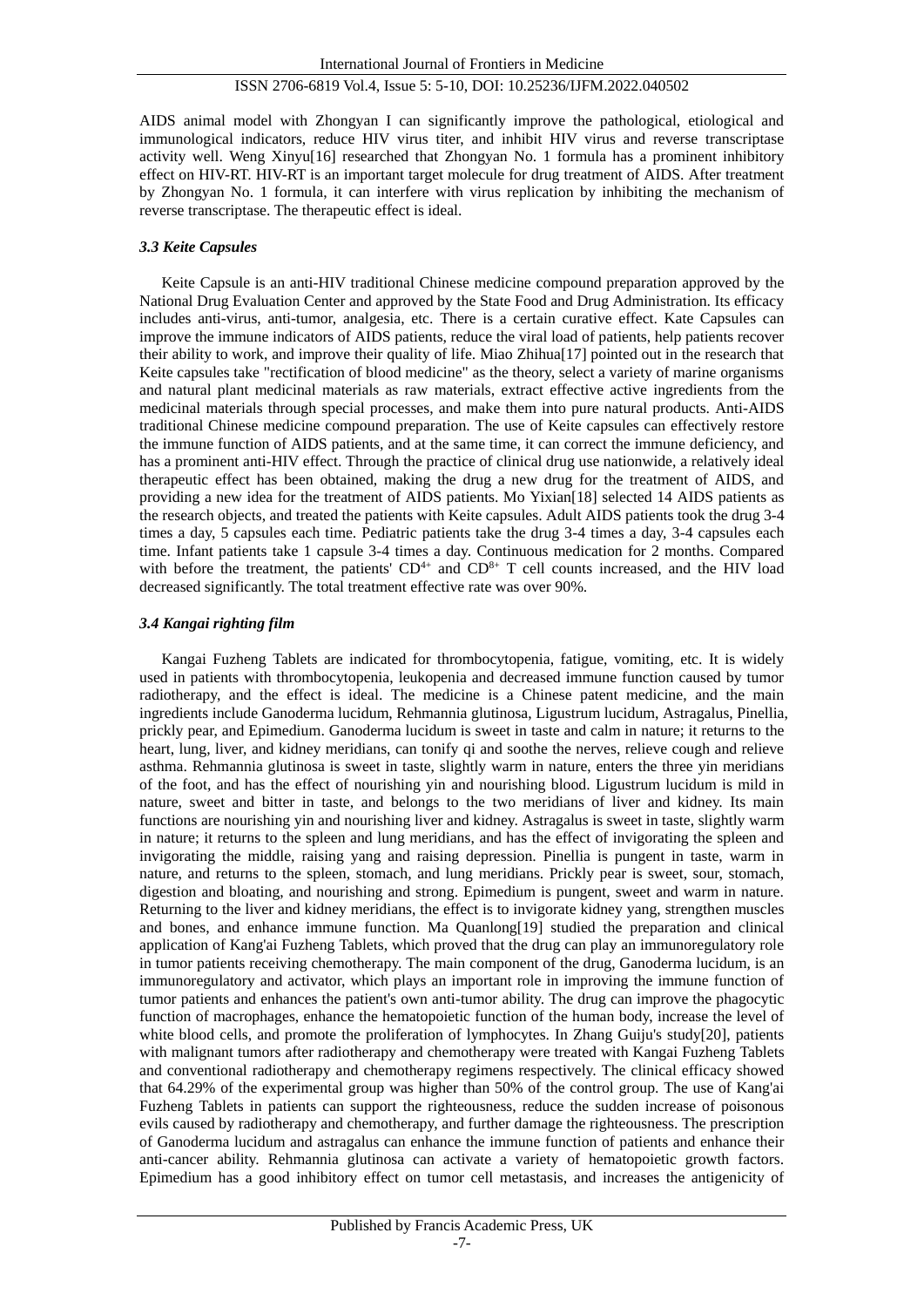tumor cells, which improves the activity of immune cells.

#### *3.5 Compound SH*

Compound SH is the world's first pure natural anti-HIV botanical drug. AIDS patients can take it for a long time, and the treatment efficiency is very high. The anti-HIV mechanism of the drug is that it has a good inhibitory effect on HIV protease (Protease). At the same time, drugs can enhance the activity of natural killing cells and improve the function of immune cells. And drugs can play a certain role in inhibiting bacteria. In the study of Pan Yongquan[21], rabbits were used as research objects, and compound SH-Antidu mixture was used on them to analyze the blood components of rabbits 1, 3, 5, 7, and 14 days after treatment. The results showed that the levels of RBC, PLT, HGB, WBC, and LYM in the blood of rabbits were all increased 1-3 days after administration. Within 3-14 days of medication, the levels of the above indicators in the blood of rabbits remained at a high level. The research conclusion shows that the use of compound SH-Antidu mixture can promote the production of blood cells and enhance the immune function.

#### *3.6 Ailing Granules*

Ailing granules are used in clinical treatment of patients with qi deficiency and blood stasis type, evil poison stagnation type HIV infection and AIDS, and have an ideal clinical effect. Ailing granules have the functions of removing blood stasis and detoxifying and nourishing qi and nourishing yin, which can regulate the immune function of patients and improve the immune function, thereby improving the quality of life of patients. The use of Ailing granules for HIV-infected patients can effectively prolong the onset time of AIDS. After HIV infection and AIDS patients use Ailing Granules, it can effectively improve the function of CD4 cells and reduce the HIV viral load of patients. The reduction of HIV viral load may be related to the enhancement of the body's immune function. Therefore, the reduction of viral load generally occurs after the immune function is enhanced, and the immune system responds. The use of Ailing granules helps the patient's T cells to proliferate for rent, thereby improving the body's specific immune response to HIV and exerting an antiviral effect. Chen Shanshan[22] showed in the study that the use of traditional Chinese medicine Ailing Granules in HIV/AIDS patients can significantly improve the peripheral blood T cell subsets and Th1/Th2 levels of patients. In the study of Wei Jian'an[23], Ailing granules were used to treat 15 HIV-infected patients, twice a day, 2 bags each time, for 1 year. The patients were treated for 3 months, 6 months, 9 months, and 12 months, and the CD4+ T cell counts of the patients were measured respectively. The results showed that with the increase of the medication time, the CD4+ T cell counts of the patients gradually increased, indicating that the patient's immune function enhanced. The HIV viral load was detected at 6 and 12 months after the patient's medication. The results showed that the overall level of HIV viral load in the patient after 6 months and 12 months of medication was lower than before medication, but there was no significant difference and remained stable. Song Chunxin[24] used traditional Chinese medicine Ailing Granules to treat HIV/AIDS patients for 4 months, and the treatment effect was satisfactory. The levels of CD4+T and CD8+T in patients were significantly higher than those before treatment. Studies have shown that the changes in the number of CD4+ T cells

There is a moderate positive linear correlation between TNF- $\alpha$  and the ability to secrete IFN- $\gamma$ . The use of Ailing granules can stabilize CD4+ T cells, improve the ability of CD4+ T cells to secrete IFN-γ, and play a coordinating role in the balance of Th1 and Th2 cytokines in patients. There are positive effects on immune cell function.

#### *3.7 Yi Aikang Capsules*

Yi Aikang Capsule is a Chinese patent medicine for the treatment of AIDS. The main ingredients include Poria, ginseng, white peony, Chuanxiong, Astragalus, Scutellaria, Atractylodes, Angelica, etc. The main effect is to improve the immune function of AIDS patients, and to increase the expression level of co-receptors. Increase, while restoring T-cell activation levels. Poria is sweet, light, and neutral in nature. It returns to the heart, lung, spleen, and kidney meridians. Ginseng is warm in nature, sweet, slightly bitter, and slightly warm. Return spleen, lung meridian, invigorate the spleen and benefit the lung, replenish vitality, soothe the nerves and increase wisdom. White peony is sweet, pungent, warm in nature, and has the functions of dispelling wind and dampness, detoxifying and antispasmodic. Chuanxiong is pungent and warm, enters the liver and gallbladder meridians, and has the functions of promoting blood circulation and promoting qi, dispelling wind and relieving pain. Scutellaria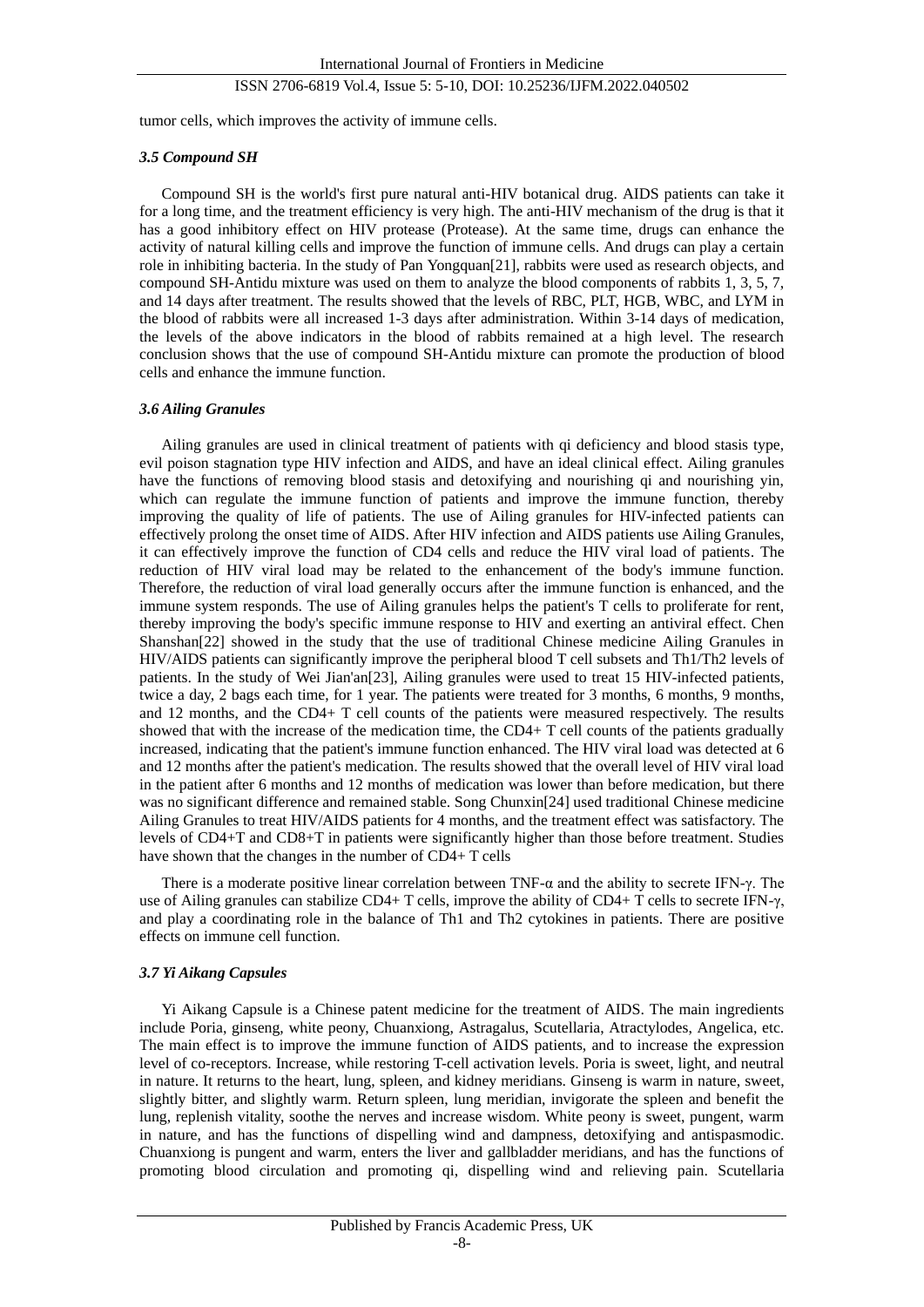baicalensis is bitter in taste and cold in nature. It returns to the lung, gallbladder, spleen, large intestine and small intestine meridians. Atractylodes atractylodes is bitter, sweet, warm, and has the effect of invigorating the spleen and replenishing qi, drying dampness and diuretic water. Angelica is sweet, pungent, warm in nature, and returns to the liver, heart, and spleen meridians, and has the effect of nourishing blood and promoting blood circulation. In the study of Li Jie[25], the combination of Yiaikang capsules and HAART was used for HIV-infected patients, and the levels of peripheral blood and Th1/Th2 cytokines of patients were significantly improved, suggesting that Yiaikang capsules can have a positive effect on the immune status of patients. , inhibit viral nucleic acid. Li Jie[26] used Yiaikang Capsules to treat AIDS in the study, and the patients were subjected to gene fragment scanning to detect the diversity of T cell receptors. Through analysis of the detection results, it was found that the dispersion of each tube of TCR β chain in AIDS patients before and after treatment was greater than healthy control group. At the same time, the gene recombination diversity of TCR  $\beta$  chain D-J region increased in AIDS patients after treatment compared with before treatment.

#### **4. Conclusions**

To sum up, traditional Chinese medicine compound preparations have important therapeutic value in the prevention and treatment of AIDS. At present, there are a variety of drugs available for use, and appropriate drugs can be selected according to the actual situation of the patient and the progress of the disease. The main mechanism of action is to enhance the body's immunity, improve Antiviral ability, and inhibit virus proliferation and transcription, reduce viral load and titer, so as to alleviate disease symptoms and delay disease development.

#### **References**

*[1] Gao Guojian. Feasibility Study on the Effect of Traditional Chinese Medicine on the Immune Reconstruction Function of AIDS. Chinese Academy of Chinese Medical Sciences, 2015.*

*[2] Huang Mingyan, Ma Xiuxia, Ding Xue, Meng Pengfei, Li Liangping, Song Xiyuan, Xu Liran. Preliminary Discussion on the Treatment of HIV/AIDS Patients with Tumor by Traditional Chinese medicine. China AIDS and STD, 2022, 28(03): 364- 367.*

*[3] Liu Yanan, Li Pengyu, Wang Danni, Chen Lihua, Guo Huijun. Based on the Method of Strengthening the Spleen and Nourishing the Kidney to Explore the Method of Traditional Chinese Medicine To Interfere With Poor Immune Reconstitution in AIDS. Modern Chinese Medicine, 2022, 29(01): 64-66+71.*

*[4] Cai Xiaoyang, Xu Liran, Sang Feng, Meng Pengfei, Li Liangping, Ma Xiuxia, Liu Nan, Guo Yaya, Huang Mingyan. The Practice and Prospect of Treating AIDS on Zhongjing's Classics and Prescriptions. China AIDS and STD, 2022, 28 (01): 121-124.*

*[5] Li Pengyu, Chen Lihua, Jia Huangchao, Jiang Qi, Wang Yueyuan, Zhu Keying, Guo Huijun. The Current Situation and Thinking of Traditional Chinese Medicine in the Treatment of Aids with Poor Immune Function Reconstruction. Henan Journal of Preventive Medicine, 2022, 33(01): 12-16 +48.*

*[6] Huang Shijing. General Situation and Thinking about the Prevention and Treatment of Aids-Related Progressive Multifocal Leukoencephalopathy with Integrated Traditional Chinese and Western medicine. China Journal of Integrated Traditional Chinese and Western Medicine, 2021, 41(11): 1290-1293.*

*[7] Wang Li, He Lisheng, Yang Yuqi, Li Qin, Sun Jun, Pu Yaping, Gao Wenjun. Kangai Baosheng Pill Combined with HAART in the Treatment of 404 patients with stage IIB AIDS: A Randomized Controlled study. China Journal of Integrative Medicine, 2021, 41(11): 1307-1311.*

*[8] Cheng Ruhong. Clinical Efficacy and Safety Analysis of Traditional Chinese Medicine Combined with Antiviral Drugs in the Treatment of AIDS. Tianjin Pharmacy, 2021, 33(05): 56-59.*

*[9] Wang Li, He Lisheng, Yang Yuqi, Li Qin, Sun Jun, Pu Yaping, Gao Wenjun. Clinical Observation on 402 Cases of AIDS Treated by Kangai Baosheng Pills. Liaoning Journal of Traditional Chinese Medicine, 2021, 48(10): 99- 102+222.*

*[10] Wang Yanan, Li Qingya. Based on the "Gut-Immunity" Axis to Explore the Mechanism of Traditional Chinese Medicine in the Treatment of AIDS. China AIDS and STD, 2021, 27(06): 668-670. [11] Chen Yongyi, Ruan Yunhe, Dai Fen. Analysis of the Efficacy of High-Efficiency Antiretroviral Combined with Chinese Patent Medicine Tangcao Tablets in the Treatment of HIV Infection. Shenzhen* 

*Journal of Integrative Medicine, 2017, 27(08): 24-25. [12] Jia Haipan, Zhang Wei, Guo Yuzhong. Study on the Pharmacological Effect of Tangcao Tablet Against AIDS. China Prescription Medicine, 2016, 14(09): 18-19.*